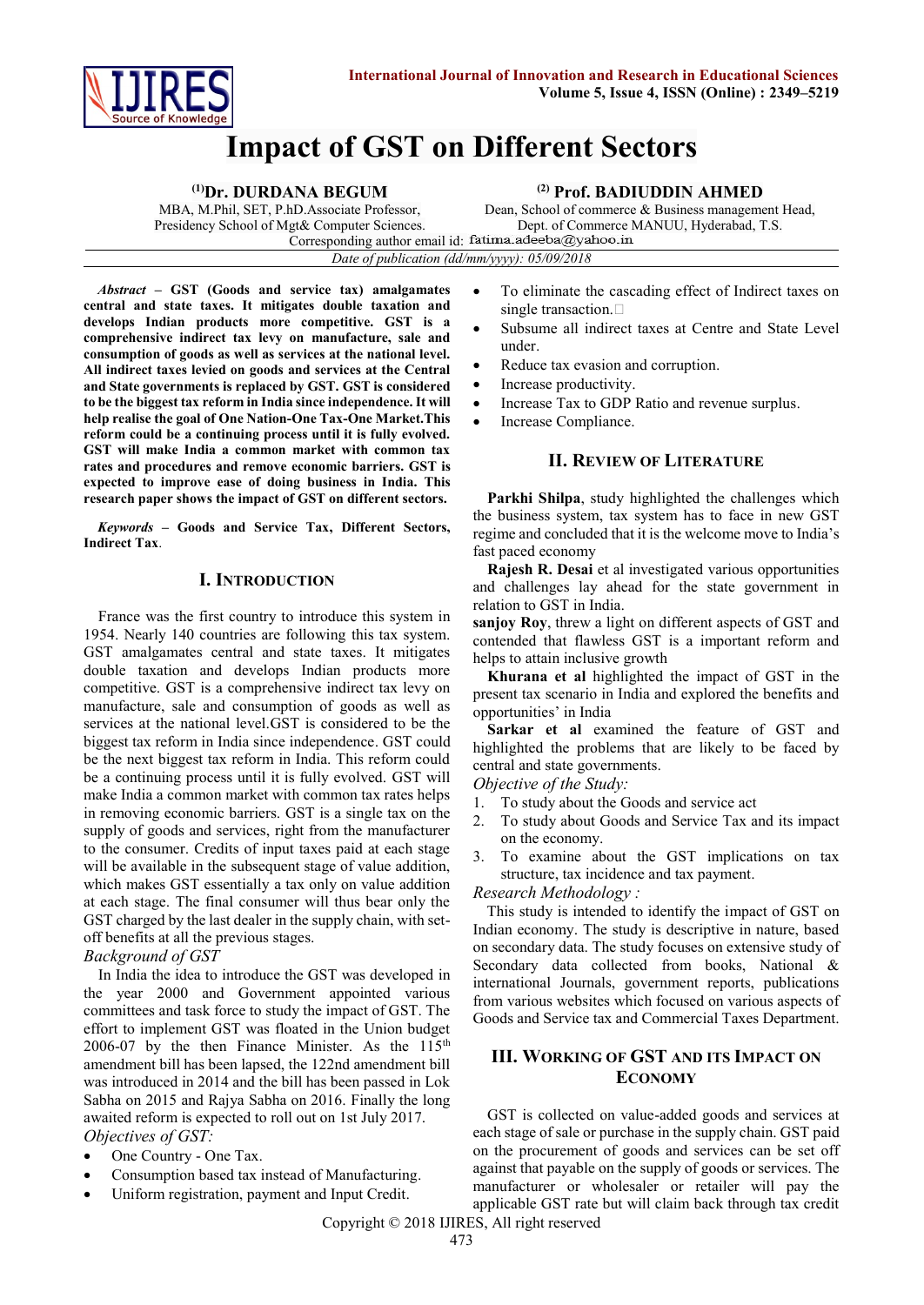

mechanism. The GST is an indirect tax which means that the tax is passed on till the last stage wherein it is the customer of the goods and services who bears the tax. This is the case even today for all indirect taxes but the difference under the GST is that with streamlining of the multiple taxes the final cost to the customer will come out to be lower on the elimination of double charging in the system.

# **IV. DIFFERENT GST ACTS**

The Central government passed four sets of GST Acts in the Budget session this year. These were Central GST Act, 2017; Integrated GST Act, 2017; Union Territory GST Act, 2017 and GST (Compensation to States) Act, 2017.

After a lot of deliberation, our GST council has finalized the rates for all the goods and major service categories under various tax slabs, and the GST is expected to fill the loopholes in the current system and boost the Indian economy. This is being done by unifying the indirect taxes for all states throughout India.

The tax rate under GST are set at 0%, 5%, 12%, 18% and 28% for various goods and services, and almost 50% of goods & services comes under 18% tax rate. But how is our life going to change post GST? Let's see how GST on some day-to-day good and services will have an impact on an end user's pocket.

## *Footwear & Apparels/Garments:*

Footwear costing more than INR 500 will have a GST rate of 18% from an earlier rate of 14.41 rate but rates for the footwear below INR 500 has been reduced to 5%. So, you need to shell out more for buying a footwear above INR 500/-. And with respect to the ready-made garments, the rates have been reduced to 12% from an existing 18.16% which will make them cheaper.

# *Cab and Taxi Rides:*

Now, taking an Ola or an Uber will be cheaper because the tax rate has come down to 5% from an earlier 6% for a cab booking made online.

# *Airline Tickets:*

Under the GST, tax rate for economy class for flight tickets is set at 5% but the tax for business class tickets will have a higher tax rate of 12%.

# *Train Fare:*

There will not be much of an impact. The effective tax rate has increased from 4.5% to 5% in GST. But, passengers who travels for business trips can claim Input Tax Credit on their rail ticket which can help them to reduce expenses. People travelling by local trains or in the sleeper class will not be affected, but first-class & AC travellers will have to pay more.

# *Movie Tickets:*

Movies tickets costing below INR 100 will be charged a GST rate of 18% but prices above INR 100 will have a higher tax rate of 28%.

# *Life Insurance Premium:*

The Premium Amounts on policies will rise, with an immediate impact can be seen on your term and endowment policy premiums as the rates have been increased under GST across life, health and general insurance.

#### *Mutual funds Returns:*

GST impact on your returns from mutual funds investments will largely be marginal as the GST will be charged on the TER i.e. Total Expense Ratio of a mutual fund. The TER is commonly called as expense ratio of a mutual fund company, and the same is set to go up by 3%. The return what you get as an investor will be reduced to that extent unless the respective mutual fund company i.e. AMC absorbs it but that anyhow will be a marginal difference.

#### *Jewellery:*

The gold investment will become slightly expensive because there will be 3% GST on gold & 5% on the making charges. The earlier tax rate on gold was around 2% in most of the states and the GST is increased from the existing rate to around 2% to 3%.

## *Buying a Property*:

Under construction properties will be cheaper than readto-move-in properties. The GST rate for an underconstruction property is 18% but the effective rate on this kind of property will be around 12% due to input tax credits the builder will avail of.

#### *Education & Medical Facilities:*

Education and Medical sectors have been kept outside the GST ambit and both the primary education & healthcare is exempt from GST. It means a consumer will not pay any tax for the money you spent on these services. But due to increase in the rate of taxes for certain goods  $\&$  services as procured by these organisations, they may pass on the additional tax burden to the consumers.

#### *Hotel Stay:*

For your hotel stay, if your room tariff is less than Rs 1,000, then there will be no GST, but anything above Rs 5,000 will attract 28% tax.

# *Buying a Car:*

Most of the cars in the Indian market will become slightly cheaper, except for the hybrid cars because the GST rate will be 28% tax on all the vehicles irrespective of their make, engine capacity or model. However, over and above this 28%, an additional cess will be levied which can be either 1%, 3% or 15%, depending on the particular car segment.

# *Mobile Bills:*

People will have to pay more on mobile phone bills as GST on telecom services is now 18%, as opposed to the earlier tax rate of 15%. However, telecom companies may absorb this 3% rise due to fierce competition.

#### *Restaurant Bills/Eating Out:*

Your restaurant bill would depend on whether you dined at an AC or Non-AC establishments which do not serve alcohol. Now dining at five-star hotels will be charged at 18% GST rate and the Non-AC restaurants will be charged 12% and a 5% GST will be charged from small hotels, dhabas and restaurants who do not cross an annual turnover of INR 50 Lakh.

# *IPL &other Related Events:*

Events like IPL i.e. sporting events will have a 28% GST rate which is higher than the earlier 20% rates. This will increase the price of your tickets. And the GST rate for